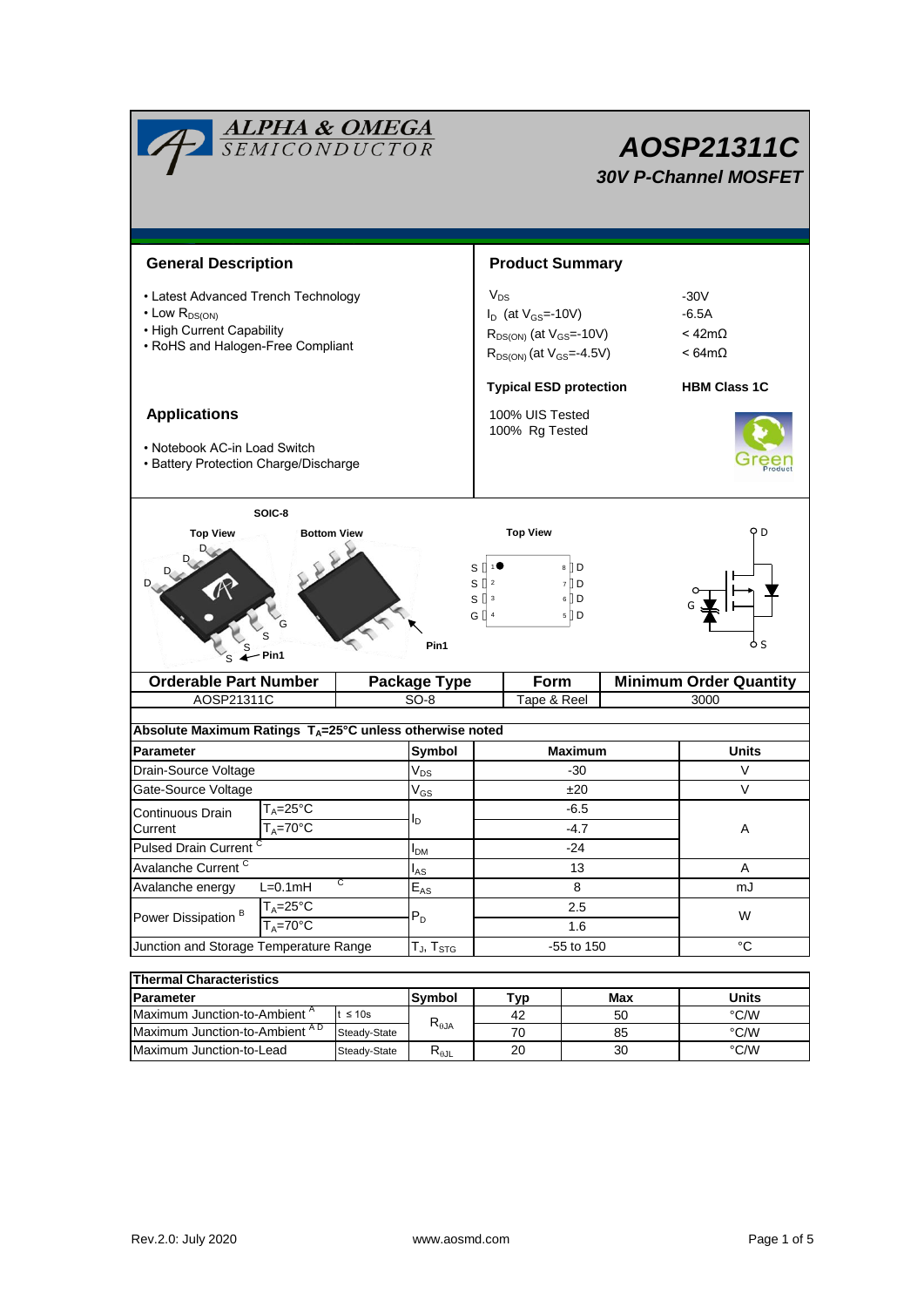

#### **Electrical Characteristics (TJ=25°C unless otherwise noted)**

| <b>Symbol</b>               | <b>Parameter</b>                                                     | <b>Conditions</b>                                              | Min    | <b>Typ</b> | <b>Max</b> | <b>Units</b> |  |  |  |  |  |  |  |
|-----------------------------|----------------------------------------------------------------------|----------------------------------------------------------------|--------|------------|------------|--------------|--|--|--|--|--|--|--|
| <b>STATIC PARAMETERS</b>    |                                                                      |                                                                |        |            |            |              |  |  |  |  |  |  |  |
| <b>BV</b> <sub>DSS</sub>    | $I_D = -250 \mu A$ , $V_{GS} = 0V$<br>Drain-Source Breakdown Voltage |                                                                |        |            |            | V            |  |  |  |  |  |  |  |
| $I_{\text{DSS}}$            | Zero Gate Voltage Drain Current                                      | $V_{DS}$ =-30V, $V_{GS}$ =0V                                   |        |            | $-1$       |              |  |  |  |  |  |  |  |
|                             |                                                                      | $T_{\rm J}$ =55°C                                              |        |            | $-5$       | μA           |  |  |  |  |  |  |  |
| $I_{GSS}$                   | Gate-Body leakage current                                            | $V_{DS} = 0V$ , $V_{GS} = \pm 20V$                             |        |            | ±10        | μA           |  |  |  |  |  |  |  |
| $V_{GS(th)}$                | Gate Threshold Voltage                                               | V <sub>DS</sub> =V <sub>GS.</sub> I <sub>D</sub> =-250µA       | $-1.2$ | $-1.7$     | $-2.2$     | V            |  |  |  |  |  |  |  |
| $R_{DS(ON)}$                |                                                                      | $V_{\text{GS}}$ =-10V, $I_{\text{D}}$ =-6A                     |        | 35         | 42         | $m\Omega$    |  |  |  |  |  |  |  |
|                             | Static Drain-Source On-Resistance                                    | $T_J = 125$ °C                                                 |        | 50         | 60         |              |  |  |  |  |  |  |  |
|                             |                                                                      | $V_{GS} = -4.5V$ , $I_D = -5A$                                 |        | 51         | 64         | $m\Omega$    |  |  |  |  |  |  |  |
| $g_{FS}$                    | <b>Forward Transconductance</b>                                      |                                                                | 14     |            | S          |              |  |  |  |  |  |  |  |
| $\rm V_{\rm SD}$            | Diode Forward Voltage                                                | $I_S = -1A$ , $V_{GS} = 0V$                                    |        |            |            | V            |  |  |  |  |  |  |  |
| $\mathsf{I}_\mathsf{S}$     | Maximum Body-Diode Continuous Current                                |                                                                |        | $-3$       | A          |              |  |  |  |  |  |  |  |
|                             | <b>DYNAMIC PARAMETERS</b>                                            |                                                                |        |            |            |              |  |  |  |  |  |  |  |
| $\mathbf{C}_{\mathsf{iss}}$ | Input Capacitance                                                    |                                                                |        | 720        |            | рF           |  |  |  |  |  |  |  |
| $C_{\rm oss}$               | <b>Output Capacitance</b>                                            | $V_{GS}$ =0V, $V_{DS}$ =-15V, f=1MHz                           |        | 80         |            | рF           |  |  |  |  |  |  |  |
| $\mathbf{C}_{\text{rss}}$   | Reverse Transfer Capacitance                                         |                                                                |        | 70         |            | рF           |  |  |  |  |  |  |  |
| $R_{g}$                     | Gate resistance                                                      | $f = 1$ MHz                                                    |        | 15         | 25         | Ω            |  |  |  |  |  |  |  |
|                             | <b>SWITCHING PARAMETERS</b>                                          |                                                                |        |            |            |              |  |  |  |  |  |  |  |
| $Q_q(10V)$                  | <b>Total Gate Charge</b>                                             |                                                                |        | 12.5       | 23         | nC           |  |  |  |  |  |  |  |
| $Q_g(4.5V)$                 | Total Gate Charge                                                    | $V_{GS}$ =-10V, $V_{DS}$ =-15V, $I_{D}$ =-6A                   |        | 6          | 12         | nC           |  |  |  |  |  |  |  |
| $\mathbf{Q}_\text{gs}$      | Gate Source Charge                                                   |                                                                |        | 1.6        |            | nC           |  |  |  |  |  |  |  |
| $Q_{gd}$                    | Gate Drain Charge                                                    |                                                                |        | 3          |            | пC           |  |  |  |  |  |  |  |
| $t_{D(0n)}$                 | Turn-On DelayTime                                                    |                                                                |        | 8.5        |            | ns           |  |  |  |  |  |  |  |
| $t_r$                       | Turn-On Rise Time                                                    | $V_{GS}$ =-10V, $V_{DS}$ =-15V, R <sub>1</sub> =2.5 $\Omega$ , |        | 5          |            | ns           |  |  |  |  |  |  |  |
| $t_{D(off)}$                | Turn-Off DelayTime                                                   | $R_{\text{GEN}} = 3\Omega$                                     |        | 39         |            | ns           |  |  |  |  |  |  |  |
| $\mathsf{t}_{\mathsf{f}}$   | Turn-Off Fall Time                                                   |                                                                |        | 14.5       |            | ns           |  |  |  |  |  |  |  |
| $\mathfrak{t}_{\text{rr}}$  | Body Diode Reverse Recovery Time                                     | $I_F = -6A$ , di/dt=500A/ $\mu$ s                              |        | 10         |            | ns           |  |  |  |  |  |  |  |
| $Q_{rr}$                    | Body Diode Reverse Recovery Charge                                   | $I_F = -6A$ , di/dt=500A/ $\mu$ s                              |        | 13         |            | nC           |  |  |  |  |  |  |  |

A. The value of  $R_{qJA}$  is measured with the device mounted on 1in<sup>2</sup> FR-4 board with 2oz. Copper, in a still air environment with T<sub>A</sub> =25° C. The value in any given application depends on the user's specific board design.

B. The power dissipation  ${\sf P}_{\sf D}$  is based on  ${\sf T}_{\sf J(MAX)}$ =150 $^\circ\,$  C, using  $\leqslant$  10s junction-to-ambient thermal resistance.

C. Repetitive rating, pulse width limited by junction temperature T $_{\rm J(MAX)}$ =150°C. Ratings are based on low frequency and duty cycles to keep

 $initialT = 25^\circ$  C.

D. The R<sub>eJA</sub> is the sum of the thermal impedance from junction to lead R<sub>eJL</sub> and lead to ambient.<br>E. The static characteristics in Figures 1 to 6 are obtained using <300µs pulses, duty cycle 0.5% max.<br>F. These curves ar 2oz. Copper, assuming a maximum junction temperature of T<sub>J(MAX)</sub>=150°C. The SOA curve provides a single pulse rating.

APPLICATIONS OR USES AS CRITICAL COMPONENTS IN LIFE SUPPORT DEVICES OR SYSTEMS ARE NOT AUTHORIZED. AOS DOES NOT ASSUME ANY LIABILITY ARISING OUT OF SUCH APPLICATIONS OR USES OF ITS PRODUCTS. AOS RESERVES THE RIGHT TO MAKE CHANGES TO PRODUCT SPECIFICATIONS WITHOUT NOTICE. IT IS THE RESPONSIBILITY OF THE CUSTOMER TO EVALUATE SUITABILITY OF THE PRODUCT FOR THEIR INTENDED APPLICATION. CUSTOMER SHALL COMPLY WITH APPLICABLE LEGAL REQUIREMENTS, INCLUDING ALL APPLICABLE EXPORT CONTROL RULES, REGULATIONS AND LIMITATIONS.

AOS' products are provided subject to AOS' terms and conditions of sale which are set forth at: http://www.aosmd.com/terms\_and\_conditions\_of\_sale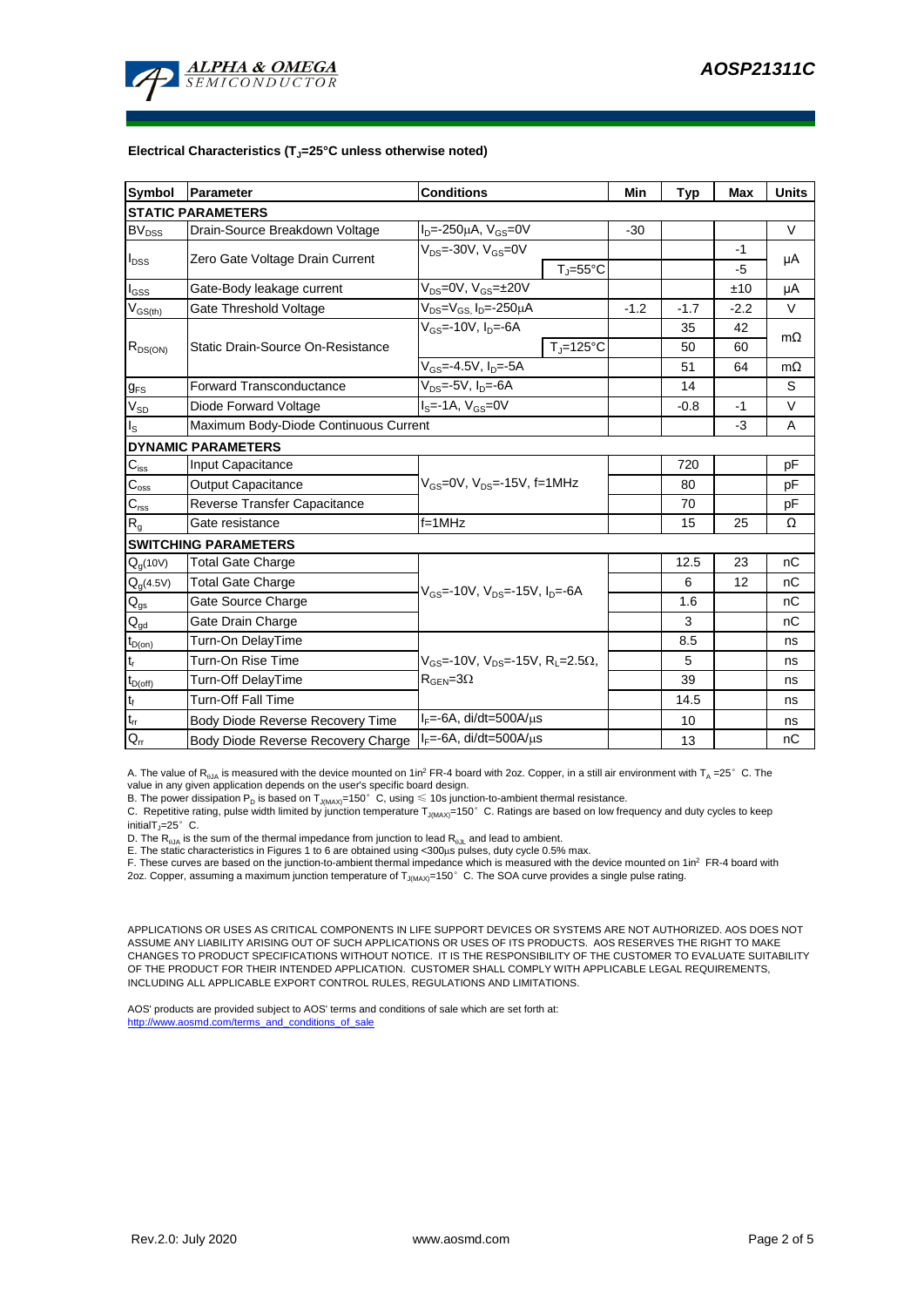

## **TYPICAL ELECTRICAL AND THERMAL CHARACTERISTICS**

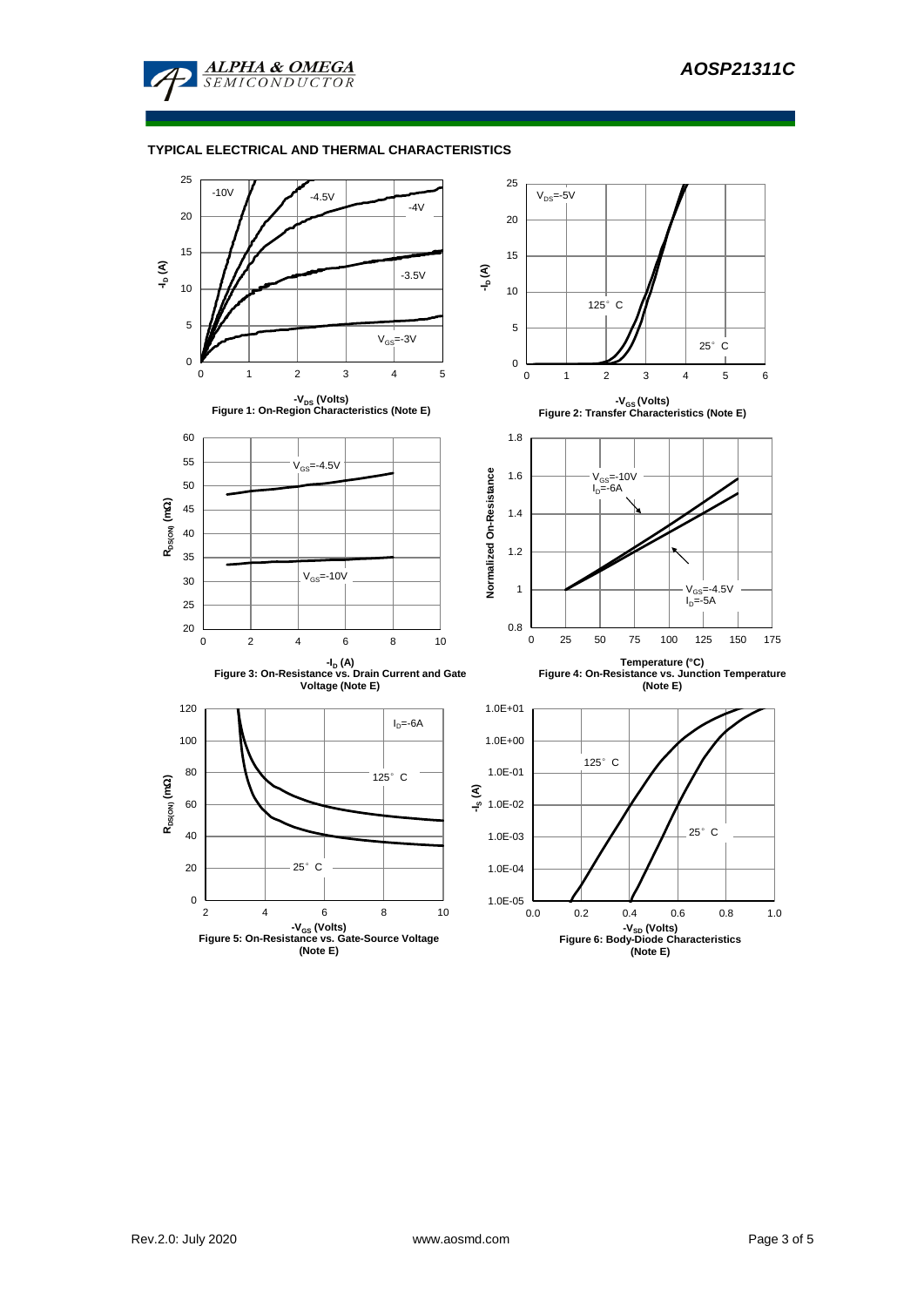

#### **TYPICAL ELECTRICAL AND THERMAL CHARACTERISTICS**